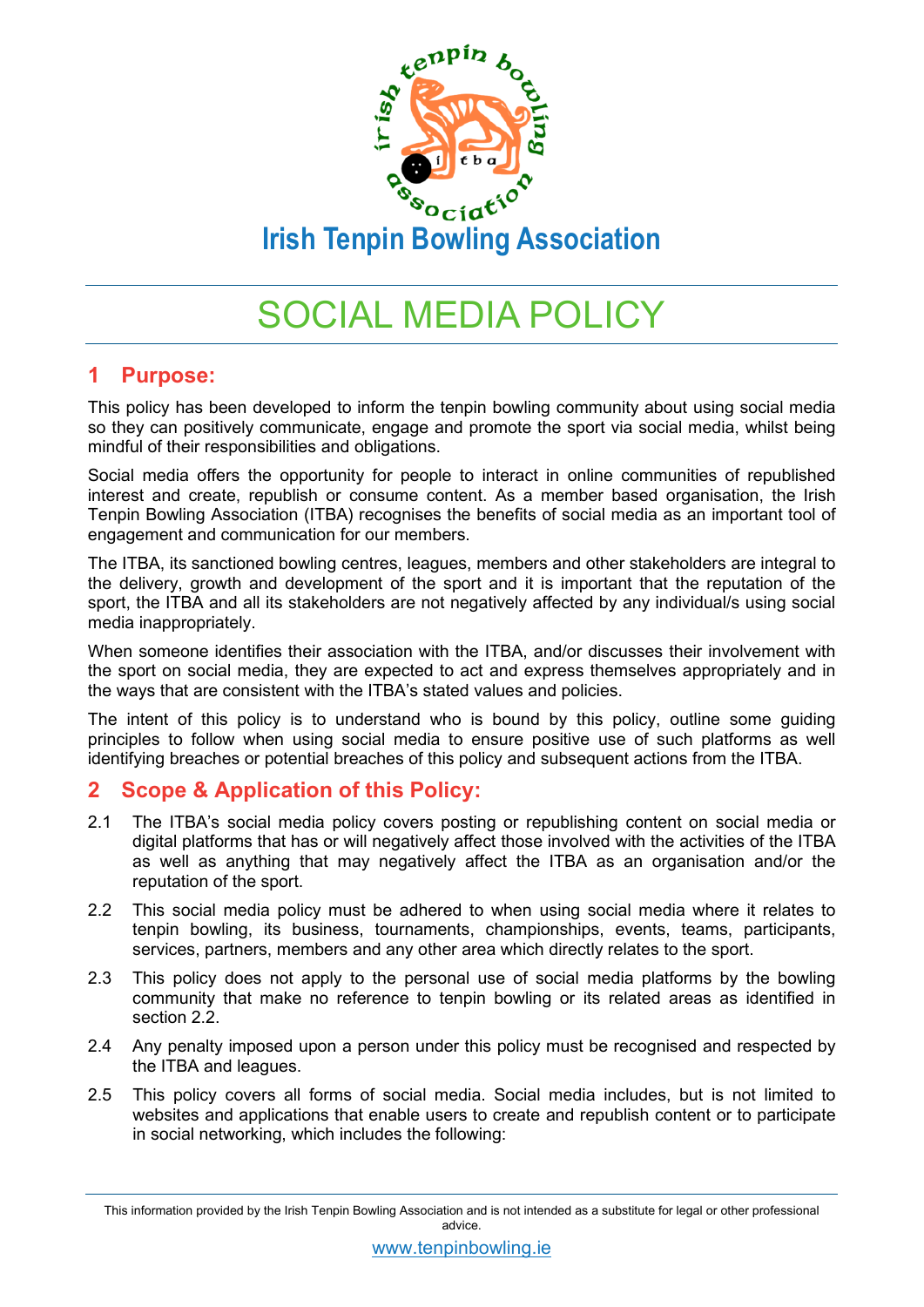

- a) Social networking sites such as Facebook, Twitter, Instagram, Snapchat, LinkedIn, Google+, Tumblr and Pinterest;
- b) Video or photo sharing sites including Flicker, YouTube, Vine and Vimeo;
- c) Live broadcast apps including periscope, Meerkat, Facebook Live
- d) Podcasting applications including Stitcher and Sound Cloud
- e) Blogs and micro-blogging platforms including Tumblr and Blogger
- f) Instant messaging such as WhatsApp, Facebook Messenger and Viber
- g) Leaving product or service reviews on retailer sites or customer review sites;
- h) Taking part in online votes and polls;
- i) Taking part in conversations on public and private web forums which include websites such as Total Bowling;
- j) Editing a Wikipedia page or similar; or
- k) Any other technologies that allow individual users to upload and republish content.

## **3 Guiding Principles & Conditions of Use:**

- 3.1 Due to the unique nature of tenpin bowling, the boundaries between a member's profession, volunteer time and social life can often be blurred. It is therefore essential that each member of the bowling community makes a clear distinction between what they do, think or say in their capacity as a member of the bowling community. The ITBA considers all members of the bowling community are its representatives and ambassadors for the sport.
- 3.2 When persons bound by this policy choose to go public with any comments or material in any way (i.e posting and sharing) on social media, they are solely responsible for such comments and materials.
- 3.3 Individuals should be aware that they can be held personally liable for any comments and material that may be deemed to be defamatory, obscene or proprietary. In essence, persons bound by this policy post comments and materials at their own risk.
- 3.4 Further, persons bound by this policy should at all times make it clear that any comments and materials are made in their individual capacity and that they do not represent the ITBA, its sponsors or any other third party.
- 3.5 When using social media persons bound by this policy must not:
	- a) Post, republish or include links to any material that contains material that could potentially be illegal, offensive (including language), defamatory, obscene, harassing, discriminatory, embarrassing, intimidating, sexually explicit, bullying, hateful, racist, sexist, insulting, or otherwise inappropriate in nature;
	- b) Post or republish any content online that they would not be happy for anyone to see, even if they feel confident that an individual would never see it. When using social media there is potential for content to become publicly available through a variety of means, even if it was intended to be shared privately;
	- c) Question the integrity of the ITBA, its officials, stakeholders;

This information provided by the Irish Tenpin Bowling Association and is not intended as a substitute for legal or other professional advice.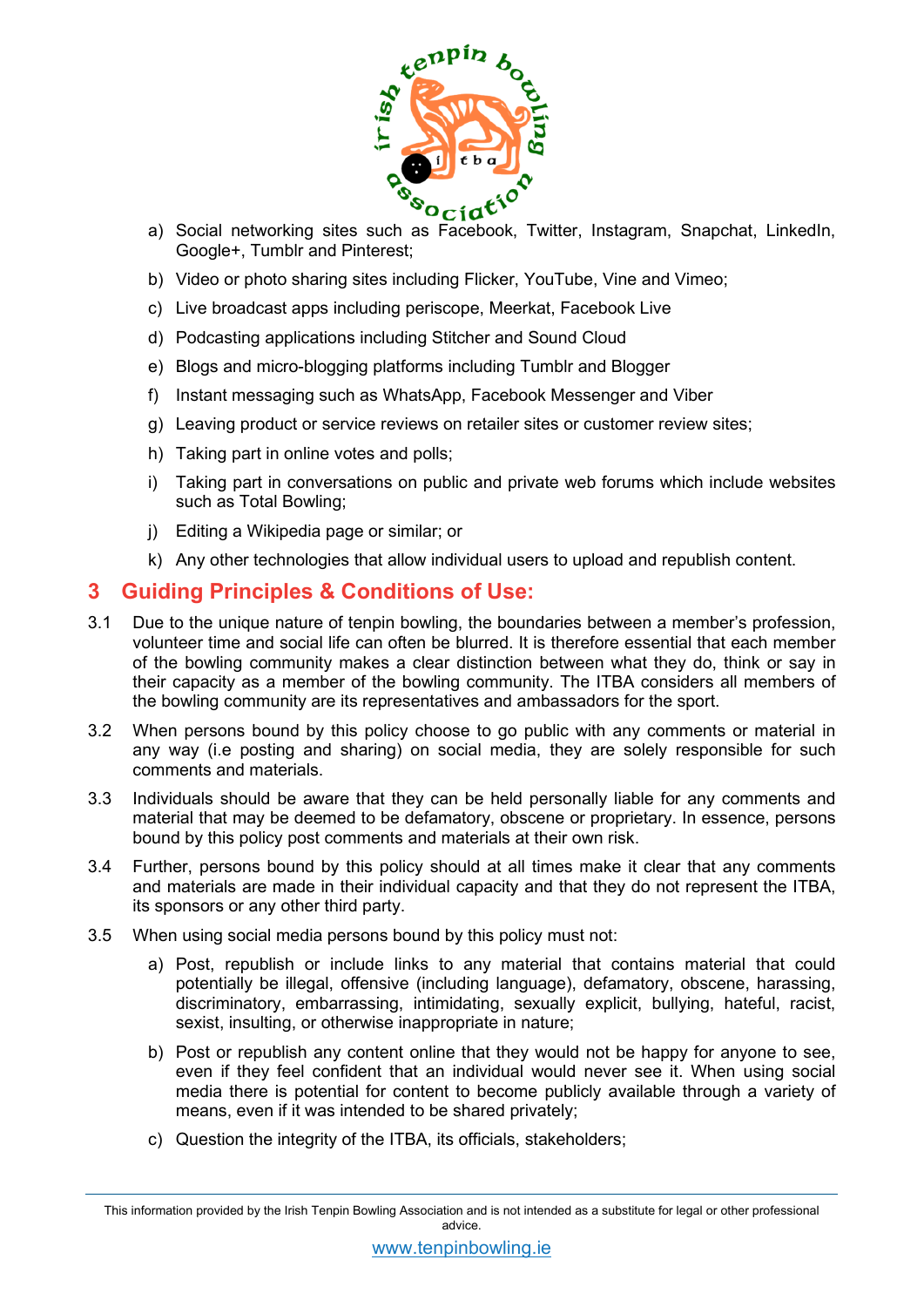

- d) Post or share material which incites negative acts towards the ITBA, its officials, stakeholders or the sport in general;
- e) Republish or post anything that is dishonest, untrue, misleading, factually incorrect or misrepresenting the ITBA. If you are unsure, check the source and the facts before uploading or posting anything. If in doubt refrain from sharing or posting this information;
- f) Post or republish anonymously, using pseudonyms or false screen names;
- g) Post or republish any information or photos of a sensitive nature. This could include accidents, incidents, or controversial behaviour;
- h) Use social media platforms as a forum for disputes or grievances where activities are connected to the sport or retaliate in any way to content that is posted, sent or republished directly relating to the person or their activities in the sport in a way that would breach this policy;
- i) Post any information without the relevant permission being granted;
- j) Post or republish information when you have been asked not to or consent has not been sought and given;
- k) Imply that you are authorised to speak on behalf of the association unless you have been given official authorisation to do so;
- l) Use the ITBA brand to endorse or promote any product, opinion, cause or political candidate and it must be abundantly clear to all readers that any opinion shared are those of the individual and do not represent or reflect the views of the ITBA.
- 3.6 When using social media persons bound by this policy must:
	- a) Look to promote the sport and its activities in a positive manner;
	- b) Assume that all information posted online can be traced back to individuals when posted or shared on social media;
	- c) Respect confidentiality and sensitivity and maintain the privacy of confidential information. This includes information that is not publicly accessible, widely known, or not expected to be shared outside of the organisation;
	- d) Seek permission on the use or publication of information that is directly related to an individual such as an image. This is particularly relevant to publishing any information regarding minors. In such circumstances, parental or guardian consent is mandatory;
	- e) Seek advice from others including the ITBA before posting any content if you are unsure if the content you are going to post or republish is appropriate. Or alternatively refrain from sharing the content if you are unsure;
	- f) Be transparent and honest. Use your real name, be clear about who you are and identify any affiliations you have;
	- g) Contain material which is in breach of laws, court orders including the privacy act and copyright laws;

This information provided by the Irish Tenpin Bowling Association and is not intended as a substitute for legal or other professional advice.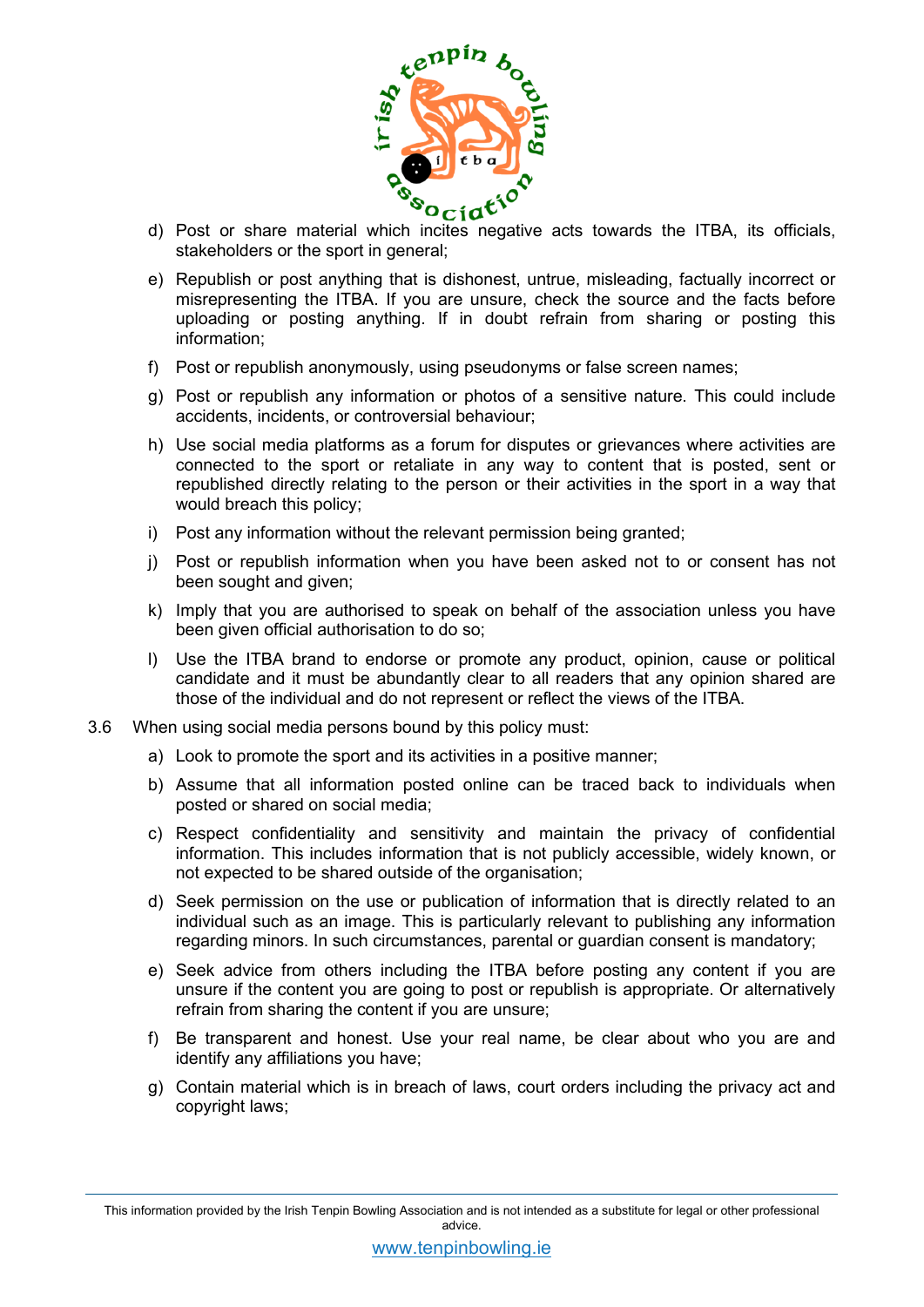

- h) Remember that as a member of the bowling community you are bound by the sports values and Code of Conduct as well as AntiDiscrimination, Harassment, and Cyber Bullying as defined under the ITBA Constitution, Governance and Code of Ethics for Children In Sport;
- i) Keep in mind that a failure to abide by this policy could result in the suspension of membership or jeopardise the person's position on any committee within the sport or jeopardise the person's selection in any team or have potential legal implications;
- j) Follow the terms and conditions for any third-party sites in which you participate:
- k) Report any breaches or potential breaches of this policy to the ITBA and refrain from retaliating or communicating with individual/s who may have breached this policy.

#### **4 Branding and Intellectual Property:**

- 4.1 When using social media all members must respect the branding and intellectual property of the ITBA and other members and follow the guidelines in place to ensure that the sport's intellectual property or its relationships with sponsors, stakeholders and others is not compromised.
- 4.2 It is important that any branding or intellectual property belonging to the ITBA are not used in personal social media applications, except where such use can be considered incidental. Such brandings or intellectual property may include:
	- a) Bowling Centre, Stakeholder, Sponsor, The Irish Tenpin Bowling Association and Irish Tenpin Bowling Association logos;
	- b) Slogans;
	- c) Images depicting Tenpin Bowling volunteers, centre staff and/or equipment, except with the permission of those individuals.
- 4.3 When creating a new website, social media page, blog or forum, care should be taken to ensure the appropriate person at the registered bowling centre, association or league has given permission to create the page or forum.
- 4.4 Similarly, appropriate permissions must be obtained for the use of logos or images.
- 4.5 Some hosted sites may sell the right to advertise on their sites through "pop up" content which may be of a questionable nature. This type of hosted site should not be used for online forum or social pages as the nature of "pop up" content cannot be controlled.

#### **5 Breach of Policy**

- 5.1 While the ITBA appreciates the value of social media especially with communicating, engaging and promoting the sport in a positive way, the ITBA also understands that from time to time this policy may be breached or in risk of being breached.
- 5.2 In circumstances of a breach or suspected breach of this policy, the ITBA may investigate and apply measures including but not limited to:
	- a) Removing posts from its own social media pages posted by an individual/s that it considers to be in breach of this policy;

This information provided by the Irish Tenpin Bowling Association and is not intended as a substitute for legal or other professional advice.